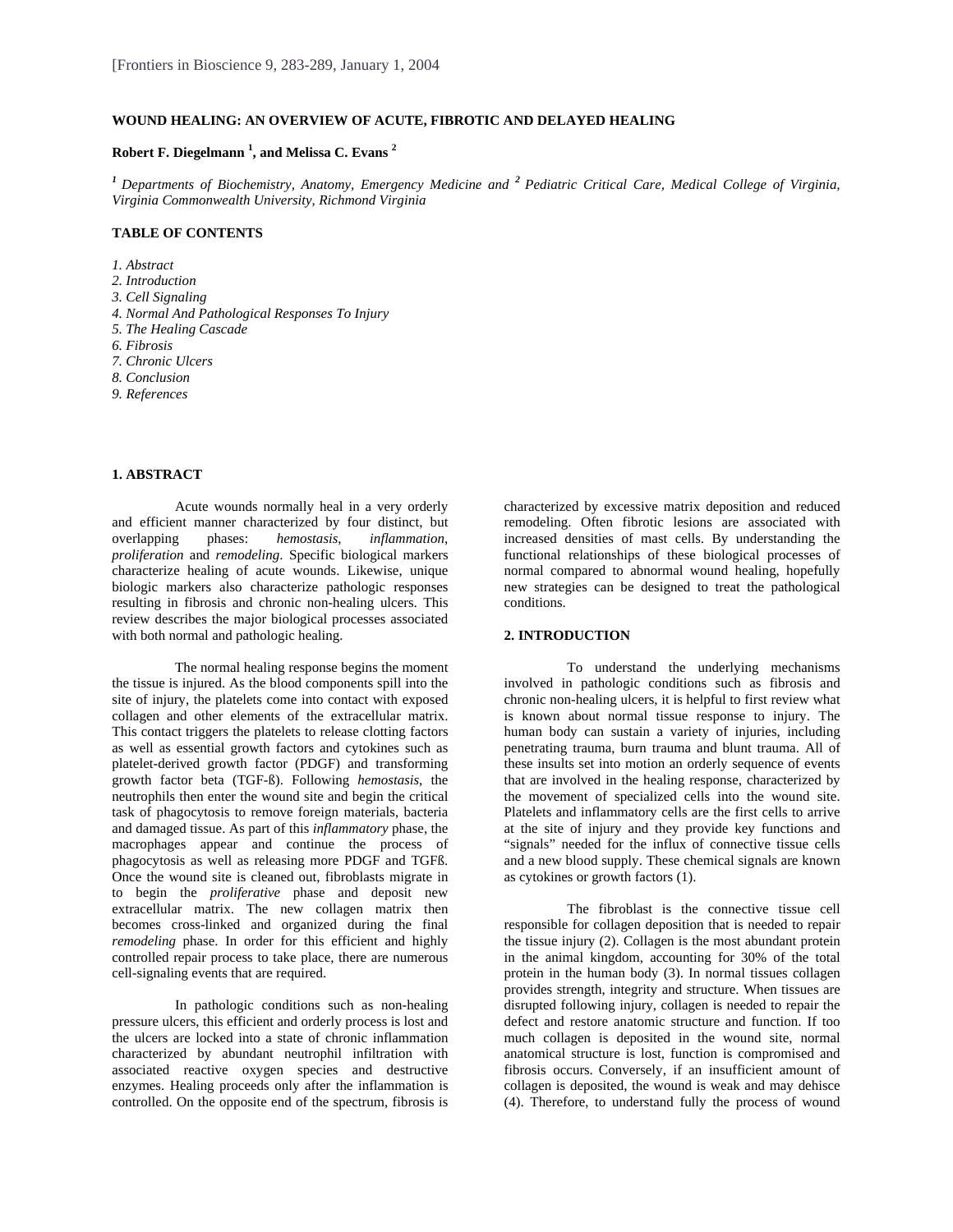

**CELL TO CELL SIGNALS** 

**Figure 1.** Cell signaling by cytokines.



Figure 2. The four possible responses following tissue injury

healing, it is essential to understand first the basic cell biology, immunology and biochemistry involved in the processes of inflammation and collagen metabolism, and how these pathways are regulated.

## **3. CELL SIGNALING**

The many diverse activities taking place during wound healing are directed by chemical signals referred to as growth factors or cytokines (1, 5, 6). Originally these signals were named growth factors because that was their main observed function. As more information was developed it became apparent that many of these factors controlled more than just cell growth. Cell migration, matrix production, enzyme expression and differentiation can also be controlled by these factors. Therefore the term "cytokine" may be a better description for these chemical signals. A listing of some of the cytokines important for wound healing is presented in Table 1.

These cytokines range in weight from 4 to 60 kD and they direct cellular activity when they are present in very small quantities. In general these factors are very stable. However in the chronic wound environment where there are increased numbers of neutrophils releasing proteolytic enzymes, such as neutrophil elastase, they can be destroyed. Cytokines can regulate cellular activities and functions via endocrine, paracrine, autocrine and intracrine mechanisms (Figure 1). In order for a particular cytokine to modulate a cellular activity the target cell must have a

receptor. Once receptor binding takes place then a series of intracellular signals are activated and eventually result in a specific response. Many of the signal pathways are mediated via activation of tyrosine kinase (7). The number of receptors expressed on the target cell can also regulate the cell-signaling cascade to some extent (8).

### **4. NORMAL AND PATHOLOGICAL RESPONSES TO INJURY**

The term wound has been defined as a disruption of normal anatomical structure and, more importantly, function. Therefore, healing is the complex and dynamic process that results in the restoration of anatomical continuity and function (4). There are four basic responses that can occur following an injury (Figure 2). Normal repair is the response where there is a re-established equilibrium between scar formation and scar remodeling. This is the typical response that most humans experience following injury. The pathological responses to tissue injury stand in sharp contrast to the normal repair response. In excessive healing there is too much deposition of connective tissue that results in altered structure and, thus, loss of function (9). Fibrosis, strictures, adhesions and contractures are examples of excessive healing. Keloids and hypertrophic scars in the skin are examples of fibrosis (10, 11). Contraction is part of the normal process of healing but if excessive, it becomes pathologic and is known as a contracture (12). Deficient healing is the opposite of fibrosis; it exists when there is insufficient deposition of connective tissue matrix and the tissue is weakened to the point where it can fall apart. Chronic nonhealing ulcers are examples of deficient healing. Regeneration is the elegant process that occurs when there is loss of structure and function but the organism has the sophisticated capacity to replace that structure by replacing exactly what was there before the injury. Lower forms of life, such as the salamander and crab, can regenerate tissues in this manner. As man has evolved, we have lost this capacity and can only replace a limited amount of damaged tissues by the process of regeneration. In humans the liver, epidermis and, to some extent, nerves can be partially regenerated after injury. In addition, our laboratory has examined the process of fetal tissue repair, and it appears that the fetus has the capability to repair tissue by a process that closely resembles true regeneration (13).

Basically, all dermal wounds heal by three basic mechanisms: connective tissue matrix deposition, contraction and epithelization. Wounds that are simple and can be closed by sutures, tape or staples heal by Primary Intention (14). The main mechanism of healing during Primary Intention is connective tissue matrix deposition, where collagen, proteoglycans and attachment proteins are deposited to form a new extracellular matrix. In contrast, wounds that remain open heal mainly by contraction; the interaction between cells and matrix results in movement of tissue toward the center of the wound. The underlying mechanisms responsible for contraction are not fully understood but there appears to be a complex interaction between contractile fibroblasts sometimes referred to as "myofibroblasts" and the matrix components (15). Some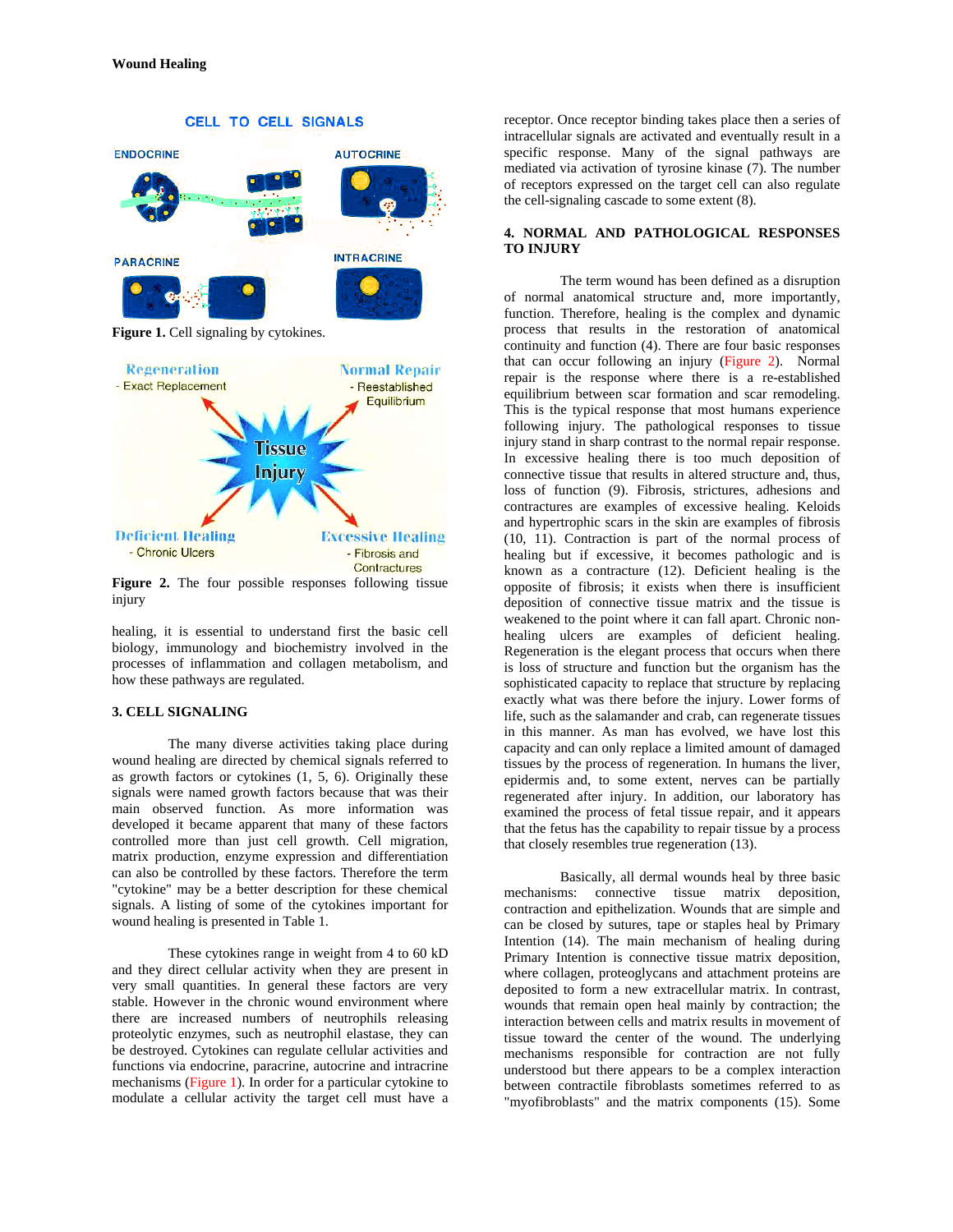

**Figure 3.** At the time of injury, the tissue is disrupted and the platelets adhere to the exposed collagen and to each other. The platelets release clotting factors, PDGF and TGF-ß to initiate the repair process.



**Figure 4.** By the first day following injury, neutrophils attach to endothelial cells in the vessel walls surrounding the wound (margination), then change shape to move through the cell junctions (diapedesis) and migrate to the wound site (chemotaxis). This is the beginning of the inflammatory phase.

work has indicated that nerve growth factor and IL-8 can modulate the contraction response (16). Epithelization is the process where epithelial cells around the margin of the wound or in residual skin appendages such as hair follicles and sebaceous glands lose contact inhibition and begin to migrate into the wound area by the process termed "epiboly." (17) As migration proceeds, cells in the basal layers begin to proliferate to provide additional epithelial cells.

#### **5. THE HEALING CASCADE**

The healing cascade begins immediately following injury when the platelets come into contact with exposed collagen (Figure 3). As platelet aggregation proceeds, clotting factors are released resulting in the deposition of a fibrin clot at the site of injury. The fibrin clot serves as a provisional matrix and sets the stage for the subsequent events of healing (18). Platelets not only release the clotting factors needed to control the bleeding and loss of fluid and electrolytes but they also provide a cascade of chemical signals, known as cytokines or growth factors, that initiate the healing response. The two most important signals are platelet-derived growth factor (PDGF) and

transforming growth factor-beta (TGF-ß) (5). The PDGF initiates the chemotaxis of neutrophils, macrophages, smooth muscle cells and fibroblasts. In addition it also stimulates the mitogenesis of the fibroblasts and smooth muscle cells.

TGF-ß adds another important signal for the initiation of the healing cascade by attracting macrophages and stimulates them to secrete additional cytokines including FGF (fibroblast growth factor), PDGF, TNFa (tumor necrosis alpha) and IL-1 (interleukin-1). In addition, TGF-ß further enhances fibroblast and smooth muscle cell chemotaxis and modulates collagen and collagenase expression. The net result of these redundant signals is a vigorous response of the matrix producing cells to ensure a rapid deposition of new connective tissue at the injury site during the *Proliferative* phase that follows the *Inflammator*y phase.

Neutrophils are the next predominant cell marker in the wound within 24 hours after injury (Figure 4). The major function of the neutrophil is to remove foreign material, bacteria and non-functional host cells and damaged matrix components that may be present in the wound site (19, 20). Bacteria give off chemical signals, attracting neutrophils, which ingest them by the process of phagocytosis. During bacterial protein synthesis a waste product represented by a tri-peptide called f*-*Met-Leu-Phe is released which in turn attracts inflammatory cells (21). Neutrophils will engorge themselves until they are filled with bacteria and constitute what is called "laudable pus" in the wound (22).

The mast cell is another marker cell of interest in wound healing. Mast cells release granules filled with enzymes, histamine and other active amines and these mediators are responsible for the characteristic signs of inflammation around the wound site (23). The active amines released from the mast cell, causes surrounding vessels to become leaky and thus allow the speedy passage of the mononuclear cells into the injury area. In addition fluid accumulates at the wound site and the characteristic signs of inflammation begin. The signs of inflammation have been well recognized since ancient times: *rubor* (redness), *calor* (heat), *tumor* (swelling) and *dolor* (pain).

By 48 hours after injury, fixed tissue monocytes become activated to become wound macrophages (Figure 5). These specialized wound macrophages are perhaps the most essential inflammatory cells involved in the normal healing response (24). Inhibition of macrophage function will delay the healing response (25). Once activated these wound macrophages also release PDGF and TGF-ß that further attracts fibroblasts and smooth muscle cells to the wound site. These highly phagocytic macrophages are also responsible for removing nonfunctional host cells, bacteriafilled neutrophils, damaged matrix, foreign debris and any remaining bacteria from the wound site. The presence of wound macrophages is a marker that the *Inflammatory* phase is nearing an end and that the *Proliferative* phase is beginning. Lymphocytes come into the wound area at a later stage but are not considered to be major inflammatory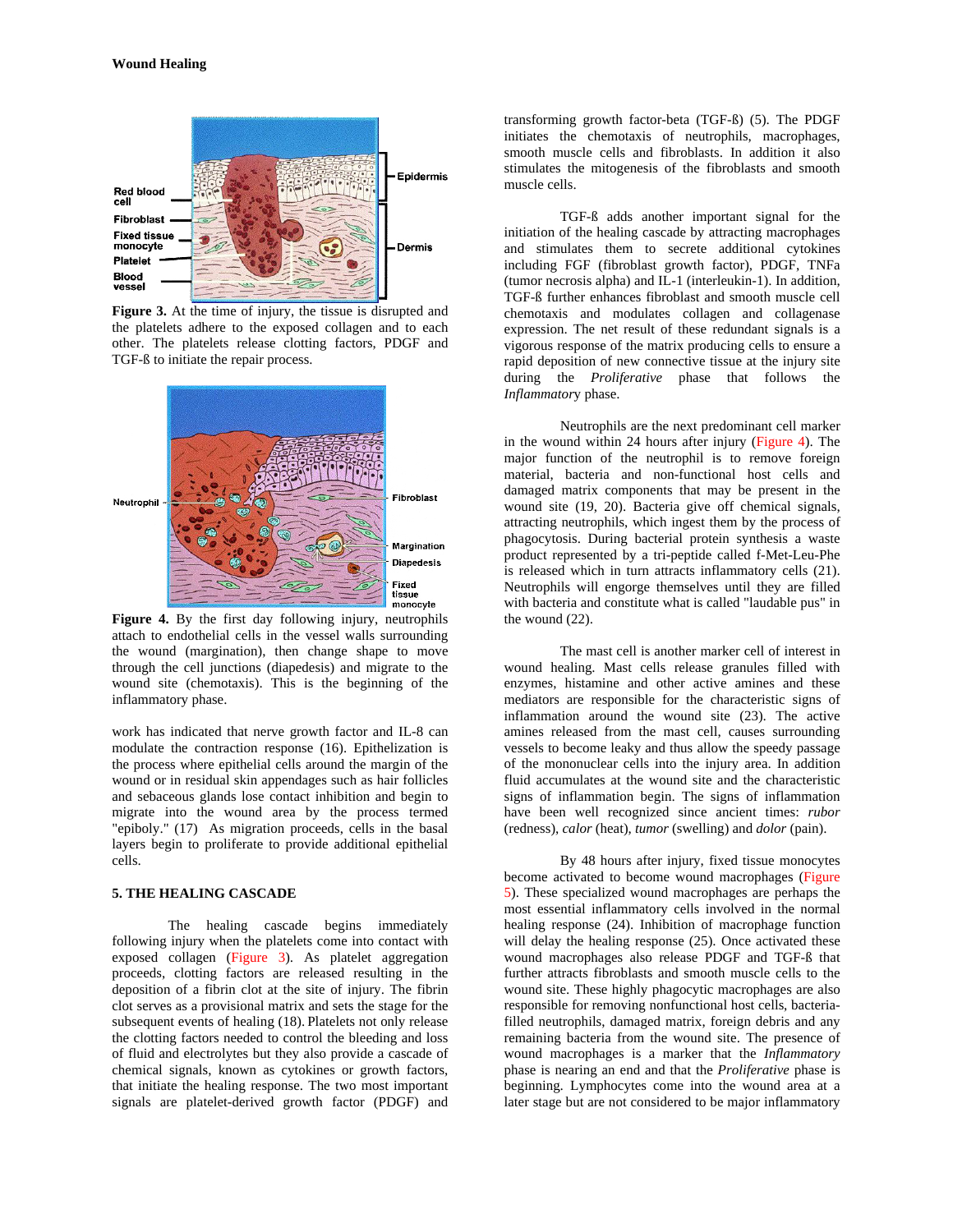

**Figure 5.** The inflammatory phase continues as fixed tissue macrophages become active and move into the site of injury and transform into very active wound macrophages. These highly phagocytic cells also release PDGF and TGFß to recruit fibroblasts to the site and thus begin the proliferative phase.



Figure 6. The remodeling phase is characterized by continued synthesis and degradation of the extracellular matrix components trying to establish a new equilibrium.

cells involved in the healing response; their precise role in the wound healing process remains unclear.

 As the *Proliferative* phase progresses, the TGF-ß released by the platelets, macrophages and T lymphocytes becomes a critical signal. TGF-ß is considered to be a master control signal that regulates a host of fibroblast functions (26). TGF-ß has a three-pronged effect on extracellular matrix deposition (27). First, it increases transcription of the genes for collagen, proteoglycans and fibronectin thus increasing the overall production of matrix proteins. At the same time TGF-ß decreases the secretion of proteases responsible for the breakdown of the matrix and it also stimulates the protease inhibitor, tissue inhibitor of metallo-protease (TIMP) (28). Other cytokines considered to be important are interleukins, fibroblast growth factors and tumor necrosis factor-alpha (Table 1).

As healing progresses several other important biological responses are activated. The process of epithelization is stimulated by the presence of EGF

(epidermal growth factor) and TGFa (transforming growth factor alpha) that are produced by activated wound macrophages, platelets and keratinocytes (Figure 6) (29, 30, 31). Once the epithelial bridge is complete, enzymes are released to dissolve the attachment at the base of the scab resulting in removal. Due to the high metabolic activity at the wound site, there is an increasing demand for oxygen and nutrients. Local factors in the wound microenvironment such as low pH, reduced oxygen tension and increased lactate actually initiate the release of factors needed to bring in a new blood supply (32, 33). This process is called angiogenesis or neovascularization and is stimulated by vascular endothelial cell growth factor (VEGF), basic fibroblast growth factor (bFGF) and TGFß (34, 35). Epidermal cells, fibroblasts, macrophages and vascular endothelial cells produce these factors. One interesting signaling pathway involves the role of low oxygen tension that in turn stimulates the expression of a nuclear transcription factor termed "hypoxia-inducible factor" (HIF) by vascular endothelial cells (36). The HIF in turn binds to specific sequences of DNA that regulate the expression of VEGF thus stimulating angiogenesis. As new blood vessels enter the wound repair area and the oxygen tension returns to a normal level, oxygen binds to HIF and blocks its activity leading to a decreased synthesis of VEGF.

As the Proliferative phase progresses the predominant cell in the wound site is the fibroblast. This cell of mesenchymal origin is responsible for producing the new matrix needed to restore structure and function to the injured tissue. Fibroblasts attach to the cables of the provisional fibrin matrix and begin to produce collagen (18). At least 23 individual types of collagen have been identified to date but type I is predominant in the scar tissue of skin (3). After transcription and processing of the collagen messenger ribonucleic acid, it is attached to polyribosomes on the endoplasmic reticulum where the new collagen chains are produced. During this process, there is an important step involving hydroxylation of proline and lysine residues (37). The collagen molecule begins to form its characteristic triple helical structure and the nascent chains undergo further modification by the process of glycosylation (38). The procollagen molecule is then secreted into the extracellular spaces where it is further processed (39). Hydroxyproline in collagen is important because it gives the molecule its stable helical conformation (40). Fully hydroxylated collagen has a higher melting temperature. When hydroxyproline is not present, for example in collagen produced under anaerobic or Vitamin C-deficient conditions (scurvy), the collagen has an altered structure and can undergo denaturation much more rapidly and at a lower temperature (37, 41). Finally, the collagen released into the extracellular space undergoes further processing by cleavage of the procollagen N and Cterminal peptides. In the extra-cellular spaces an important enzyme, lysyl oxidase, acts on the collagen to form stable cross-links. As the collagen matures and becomes older, more and more of these intramolecular and intermolecular cross-links are placed in the molecules. This important cross-linking step gives collagen its strength and stability over time (42).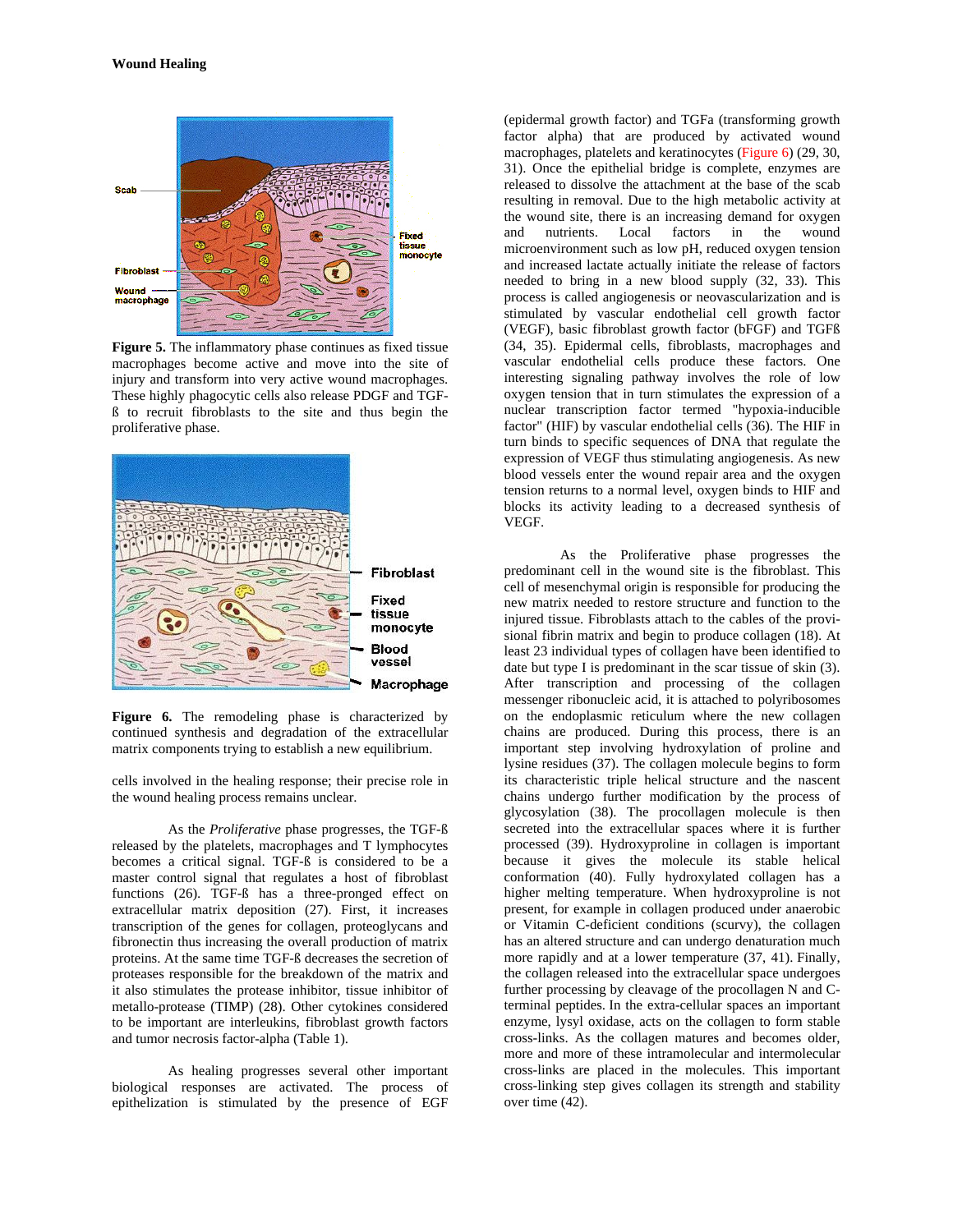

**Figure 7.** The sequence of events during normal wound healing. Reprinted with permission (45).

Dermal collagen on a per weight basis approaches the tensile strength of steel; in normal tissue it is a strong and highly organized molecule. In contrast, collagen fibers formed in scar tissue are much smaller and have a random appearance; scar tissue is always weaker and will break apart before the surrounding normal tissue. The regained tensile strength in a wound will never approach normal. In fact the maximum tensile strength that a wound can ever achieve is approximately 80% of normal skin.

Finally, in the process of collagen remodeling, collagen degradation also occurs (43, 44). Specific collagenase enzymes in fibroblasts, neutrophils and macrophages clip the molecule at a specific site through all three chains, and break it down to characteristic three-quarter and onequarter pieces. These collagen fragments undergo further denaturation and digestion by other proteases.

In summary, the normal healing cascade begins with an orderly process of hemostasis and fibrin deposition, which leads to an inflammatory cell cascade, characterized by neutrophils, macrophages and lymphocytes within the tissue (45). This is followed by attraction and proliferation of fibroblasts and collagen deposition, and finally remodeling by collagen cross-linking and scar maturation (Figure 7). Despite this orderly sequence of events responsible for normal wound healing, pathologic responses leading to fibrosis or chronic ulcers may occur if any part of the healing sequence is altered.

### **6. FIBROSIS**

Fibrosis can be defined as the replacement of the normal structural elements of the tissue by distorted, nonfunctional and excessive accumulation of scar tissue. This is perhaps the most significant biological marker for fibrosis. Many clinical problems are associated with excessive scar formation (46). For example, keloids and hypertrophic scars in the skin, tendon adhesions, transmission blockage following nerve injury, scleroderma, Crohn's disease, esophageal strictures, urethral strictures, capsules around breast implants, liver cirrhosis, atherosclerosis and fibrotic non-union in bone.

Keloids can be used as a clinical example of

fibrosis to define some of the biochemical and cellular markers characteristic of fibrosis (11, 47). Fibroblasts isolated from keloids produce about 2 to 3 times more collagen compared to fibroblasts isolated from normal skin in the same patients (48). It appears that keloids have increased expression of TGFß and also an up-regulation of receptors for TGFß (49, 50). Hypertrophic scars are also characterized by excessive accumulation of scar collagen and are frequently misdiagnosed as keloids. There is one very significant biological marker that distinguishes keloids from hypertrophic scars and that is the absence of myofibroblasts in keloids and an abundance of these contractile cells in hypertrophic scars (51). It is also interesting to note that most conditions of fibrosis are characterized by an increased density of mast cells (52, 53). Mast cells contain specialized enzymes capable of processing procollagen and it has been suggested that abnormal peptides are produced that can actually stimulate collagen synthesis thus producing fibrosis (54).

## **7. CHRONIC ULCERS**

Chronic non-healing dermal ulcers such as pressure ulcers contribute significantly to the morbidity and even mortality of many patients (55). Pressure ulcers are a serious and frequent occurrence among the immobile and debilitated patients. Spinal cord injury patients are particularly vulnerable to pressure ulcer formation. There are approximately 225,000 spinal cord injury patients in the United States, with approximately 9,000 new patients each year. Approximately 60% of these patients develop pressure ulcers, and the annual cost estimate ranges from \$14,000 to \$25,000 per patient for medical, surgical, and nursing care. If the elderly nursing home population with pressure ulcers is added to the spinal cord injury population, then the figure for the care of all pressure ulcers is enormous. The national expenditure for costs related to the care of patients with pressure ulcers is over \$1.3 billion per year (56)! In addition, it is estimated that in the next 15 years the population over age 85 will increase from 4 million to over 17 million individuals! Therefore, this health care problem is increasing at a dramatic rate.

Excessive infiltration of these ulcers by neutrophils appears to be a significant biological marker. The over-abundant neutrophil infiltration is responsible for the chronic inflammation characteristic of non-healing pressure ulcers. The neutrophils release significant amounts of enzymes such as collagenase (matrix metalloproteinase-8) that is responsible for destruction of the connective tissue matrix  $(57, 58)$ . In addition, the neutrophils release an enzyme called elastase that is capable of destroying important healing factors such as PDGF and TGF-ß (59). Another marker of these chronic ulcers is an environment containing excessive reactive oxygen species that further damage the cells and healing tissues (60). These chronic ulcers will not heal until the chronic inflammation is reduced. These wounds will not respond to the current high tech materials such as skin substitutes and topical cytokines such as PDGF until the wound bed is properly prepared by the skills of the wound care specialist  $(61, 62)$ .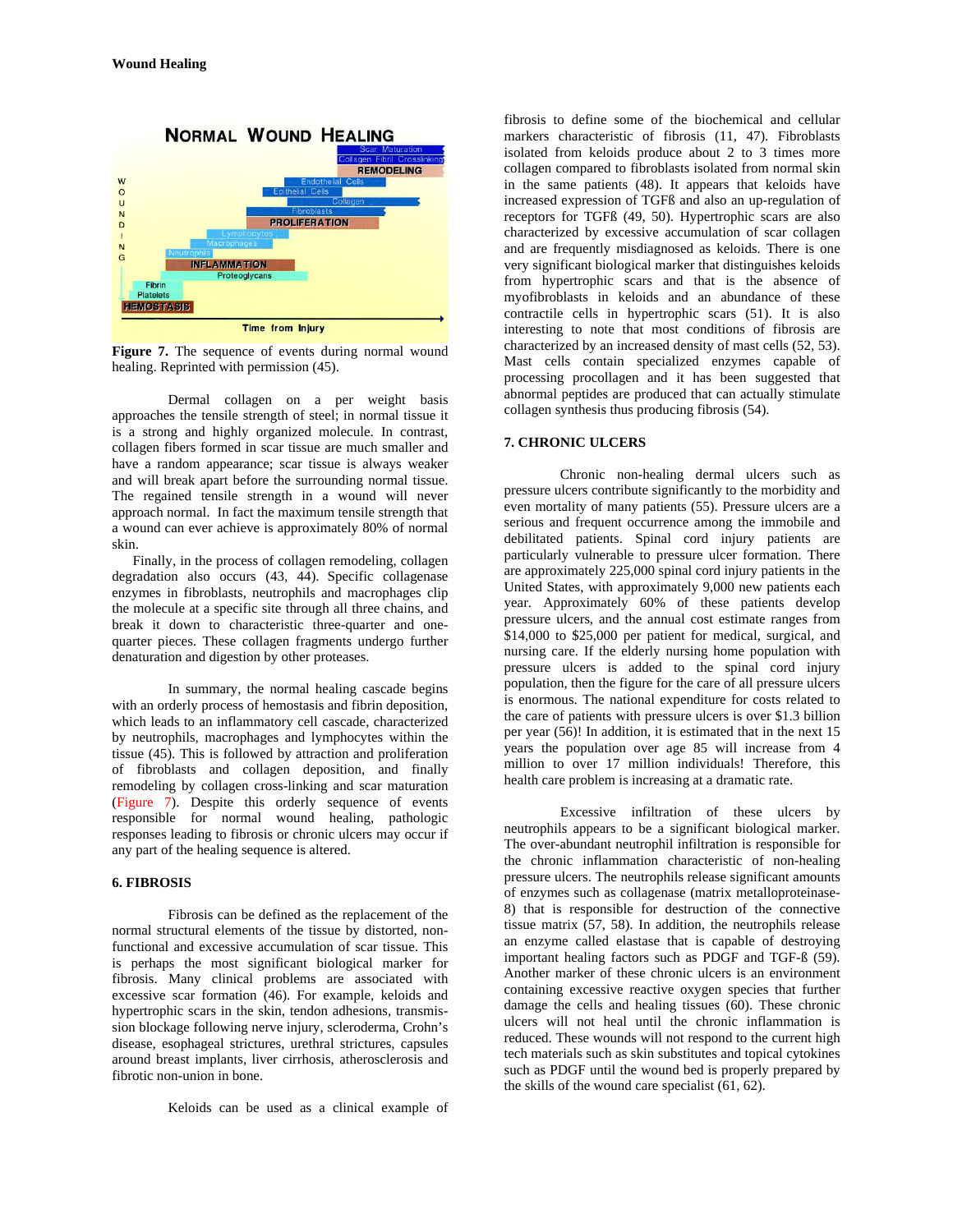## **8. CONCLUSION**

 As we continue to develop new information about the unique biological markers associated with normal and pathologic wound healing responses, the better prepared we will be to develop new strategies to treat these costly clinical problems. In addition, understanding this basic biological information will allow wound care specialists greater insight into the importance of how their skills can impact the healing response.

### **9. REFERENCES**

1. Lawrence, W. T., and Diegelmann, R. F., Growth factors in wound healing, *Clin Dermatol, 12*, 157 (1994)

2. Ross, R., Wound healing, *Sci Am, 220*, 40 (1969)

Prockop, D. J., and Kivirikko, K. I., Collagens: molecular biology, diseases, and potentials for therapy, *Annu Rev Biochem, 64*, 403 (1995)

4. Lazarus, G. S., Cooper, D. M., Knighton, D. R., Margolis, D. J., Pecoraro, R. E., Rodeheaver, G., and Robson, M. C., Definitions and guidelines for assessment of wounds and evaluation of healing, *Arch Dermatol, 130*, 489 (1994)

5. Kim, W. J., Gittes, G. K., and Longaker, M. T., Signal transduction in wound pharmacology, *Arch Pharm Res, 21*, 487 (1998)

6. Gillitzer, R., and Goebeler, M., Chemokines in cutaneous wound healing, *J Leukoc Biol, 69*, 513 (2001)

7. Friesel, R. E., and Maciag, T., Molecular mechanisms of angiogenesis: fibroblast growth factor signal transduction, *Faseb J, 9*, 919 (1995)

8. Ito, Y., Bringas, P., Jr., Mogharei, A., Zhao, J., Deng, C., and Chai, Y., Receptor-regulated and inhibitory Smads are critical in regulating transforming growth factor betamediated Meckel's cartilage development, *Dev Dyn, 224*, 69 (2002)

9. van Zuijlen, P. P., Angeles, A. P., Kreis, R. W., Bos, K. E., and Middelkoop, E., Scar assessment tools: implications for current research, *Plast Reconstr Surg, 109*, 1108 (2002) 10. Bock, O., and Mrowietz, U., Keloids. A fibroproliferative disorder of unknown etiology, *Hautarzt,* 

*53*, 515 (2002)

11. Rahban, S. R., and Garner, W. L., Fibroproliferative scars, *Clin Plast Surg, 30*, 77 (2003)

12. Nedelec, B., Ghahary, A., Scott, P. G., and Tredget, E. E., Control of wound contraction. Basic and clinical features, *Hand Clin, 16*, 289 (2000)

13. Krummel, T. M., Nelson, J. M., Diegelmann, R. F., Lindblad, W. J., Salzberg, A. M., Greenfield, L. J., and Cohen, I. K., Fetal response to injury in the rabbit, *J Pediatr Surg, 22*, 640 (1987)

14. Summers, B. K., and Siegle, R. J., Facial cutaneous reconstructive surgery: general aesthetic principles, *J Am Acad Dermatol, 29*, 669 (1993)

15. Tomasek, J. J., Gabbiani, G., Hinz, B., Chaponnier, C., and Brown, R. A., Myofibroblasts and mechano-regulation of connective tissue remodelling, *Nat Rev Mol Cell Biol, 3*, 349 (2002)

16. Iocono, J. A., Colleran, K. R., Remick, D. G., Gillespie, B. W., Ehrlich, H. P., and Garner, W. L., Interleukin-8 levels and activity in delayed-healing human thermal wounds, *Wound Repair Regen, 8*, 216 (2000)

17. Stenn, K. S., Epibolin: a protein of human plasma that supports epithelial cell movement, *Proc Natl Acad Sci U S A, 78*, 6907 (1981)

18. Clark, R. A., Fibrin and wound healing, *Ann N Y Acad Sci, 936*, 355 (2001)

19. Hart, J., Inflammation. 1: Its role in the healing of acute wounds, *J Wound Care, 11*, 205 (2002)

20. Sylvia, C. J., The role of neutrophil apoptosis in influencing tissue repair, *J Wound Care, 12*, 13 (2003)

21. Tschaikowsky, K., Sittl, R., Braun, G. G., Hering, W., and Rugheimer, E., Increased fMet-Leu-Phe receptor expression and altered superoxide production of neutrophil granulocytes in septic and posttraumatic patients, *Clin Investig, 72*, 18 (1993)

22. Thurston, A. J., Of blood, inflammation and gunshot wounds: the history of the control of sepsis, *Aust N Z J Surg, 70*, 855 (2000)

23. Artuc, M., Hermes, B., Steckelings, U. M., Grutzkau, A., and Henz, B. M., Mast cells and their mediators in cutaneous wound healing--active participants or innocent bystanders?, *Exp Dermatol, 8*, 1 (1999)

24. Diegelmann, R. F., Cohen, I. K., and Kaplan, A. M., The role of macrophages in wound repair: a review, *Plast Reconstr Surg, 68*, 107 (1981)

25. Leibovich, S. J., and Ross, R., The role of the macrophage in wound repair. A study with hydrocortisone and antimacrophage serum, *Am J Pathol, 78*, 71 (1975)

26. Roberts, A. B., and Sporn, M. B., Physiological actions and clinical applications of transforming growth factor-beta (TGF-beta), *Growth Factors, 8*, 1 (1993)

27. Roberts, A. B., McCune, B. K., and Sporn, M. B., TGF-beta: regulation of extracellular matrix, *Kidney Int, 41*, 557 (1992)

28. Hall, M. C., Young, D. A., Waters, J. G., Rowan, A. D., Chantry, A., Edwards, D. R., and Clark, I. M., The comparative role of activator protein 1 and Smad factors in the regulation of Timp-1 and MMP-1 gene expression by transforming growth factor-beta 1, *J Biol Chem, 278*, 10304 (2003)

29. Yates, R. A., Nanney, L. B., Gates, R. E., and King, L. E., Jr., Epidermal growth factor and related growth factors, *Int J Dermatol, 30*, 687 (1991)

30. Schultz, G., Rotatori, D. S., and Clark, W., EGF and TGF-alpha in wound healing and repair, *J Cell Biochem, 45*, 346 (1991)

31. Hunt, T. K., Knighton, D. R., Thakral, K. K., Goodson, W. H., 3rd, and Andrews, W. S., Studies on inflammation and wound healing: angiogenesis and collagen synthesis stimulated in vivo by resident and activated wound macrophages, *Surgery, 96*, 48 (1984)

32. LaVan, F. B., and Hunt, T. K., Oxygen and wound healing, *Clin Plast Surg, 17*, 463 (1990)

33. Knighton, D. R., Hunt, T. K., Scheuenstuhl, H., Halliday, B. J., Werb, Z., and Banda, M. J., Oxygen tension regulates the expression of angiogenesis factor by macrophages, *Science, 221*, 1283 (1983)

34. Tonnesen, M. G., Feng, X., and Clark, R. A., Angiogenesis in wound healing, *J Investig Dermatol Symp Proc, 5*, 40 (2000)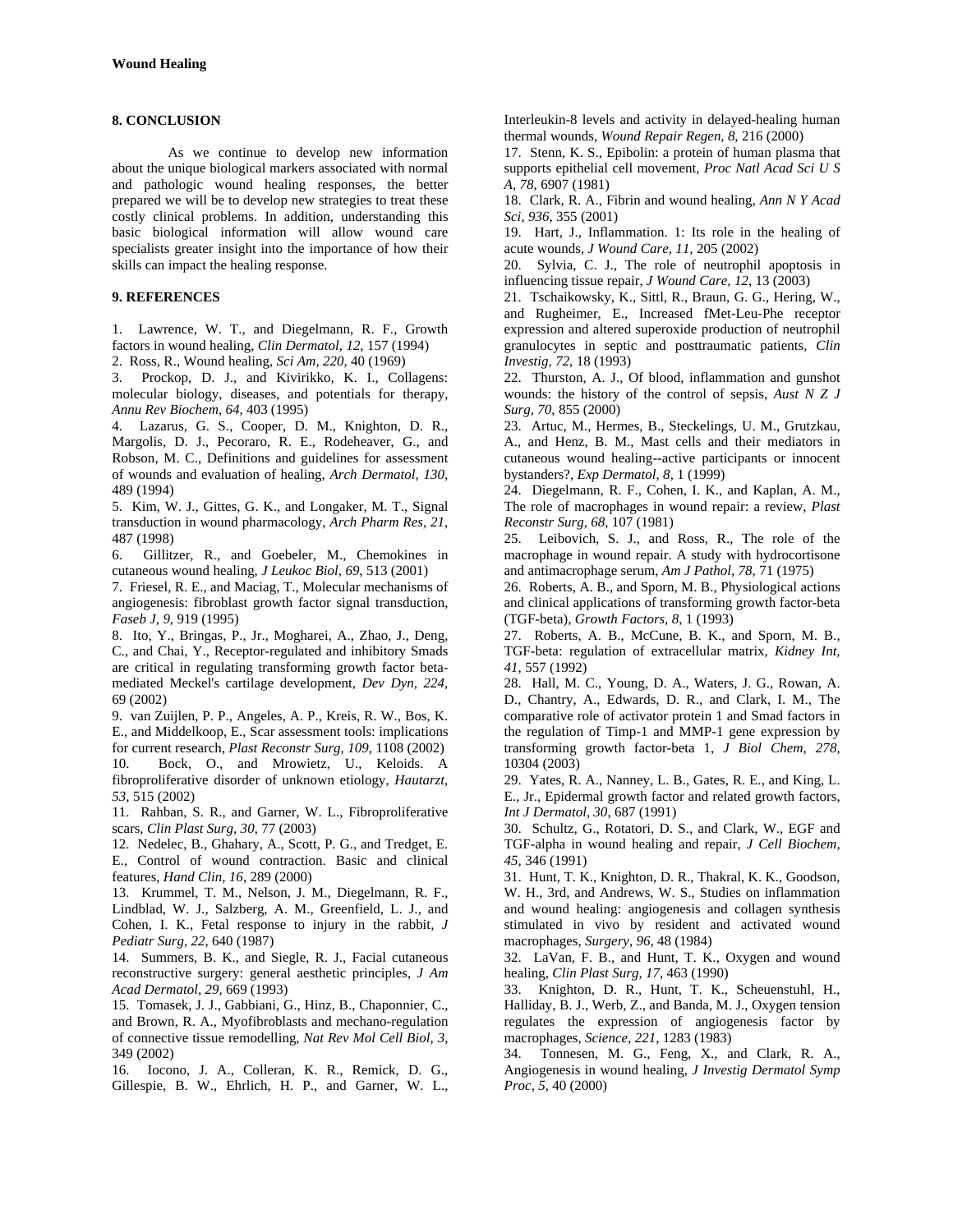35. Battegay, E. J., Angiogenesis: mechanistic insights, neovascular diseases, and therapeutic prospects, *J Mol Med, 73*, 333 (1995)

36. Gerber, H. P., Condorelli, F., Park, J., and Ferrara, N., Differential transcriptional regulation of the two vascular endothelial growth factor receptor genes. Flt-1, but not Flk-1/KDR, is up-regulated by hypoxia, *J Biol Chem, 272*, 23659 (1997)

37. Peterkofsky, B., Ascorbate requirement for hydroxylation and secretion of procollagen: relationship to inhibition of collagen synthesis in scurvy, *Am J Clin Nutr, 54*, 1135S (1991)

38. Blumenkrantz, N., Assad, R., and Peterkofsky, B., Characterization of collagen hydroxylysyl glycosyltransferases as mainly intramembranous microsomal enzymes, *J Biol Chem, 259*, 854 (1984)

39. Prockop, D. J., Sieron, A. L., and Li, S. W., Procollagen N-proteinase and procollagen C-proteinase. Two unusual metalloproteinases that are essential for procollagen processing probably have important roles in development and cell signaling, *Matrix Biol, 16*, 399 (1998)

40. Zanaboni, G., Rossi, A., Onana, A. M., and Tenni, R., Stability and networks of hydrogen bonds of the collagen triple helical structure: influence of pH and chaotropic nature of three anions, *Matrix Biol, 19*, 511 (2000)

41. Woodruff, C. W., Ascorbic acid--scurvy, *Prog Food Nutr Sci, 1*, 493 (1975)

42. Hornstra, I. K., Birge, S., Starcher, B., Bailey, A. J., Mecham, R. P., and Shapiro, S. D., Lysyl oxidase is required for vascular and diaphragmatic development in mice, *J Biol Chem, 278*, 14387 (2003)

43. Pilcher, B. K., Wang, M., Qin, X. J., Parks, W. C., Senior, R. M., and Welgus, H. G., Role of matrix metalloproteinases and their inhibition in cutaneous wound healing and allergic contact hypersensitivity, *Ann N Y Acad Sci, 878*, 12 (1999)

44. Parks, W. C., Matrix metalloproteinases in repair, *Wound Repair Regen, 7*, 423 (1999)

45. Mast, B. A., The Skin, in *Wound Healing; Biochemical and Clinical Aspects*, Cohen, I. K., Diegelmann, B., and Lindblad, W. J., Eds., W.B. Saunders Company, Philadelphia, pp. 344 (1992)

46. Kovacs, E. J., Fibrogenic cytokines: the role of immune mediators in the development of scar tissue, *Immunol Today, 12*, 17 (1991)

47. Shaffer, J. J., Taylor, S. C., and Cook-Bolden, F., Keloidal scars: a review with a critical look at therapeutic options, *J Am Acad Dermatol, 46*, S63 (2002)

48. Diegelmann, R. F., Cohen, I. K., and McCoy, B. J., Growth kinetics and collagen synthesis of normal skin, normal scar and keloid fibroblasts in vitro, *J Cell Physiol, 98*, 341 (1979)

49. Babu, M., Diegelmann, R., and Oliver, N., Keloid fibroblasts exhibit an altered response to TGF-beta, *J Invest Dermatol, 99*, 650 (1992)

50. Chin, G. S., Liu, W., Peled, Z., Lee, T. Y., Steinbrech, D. S., Hsu, M., and Longaker, M. T., Differential expression of transforming growth factor-beta receptors I and II and activation of Smad 3 in keloid fibroblasts, *Plast Reconstr Surg, 108*, 423 (2001)

51. Ehrlich, H. P., Desmouliere, A., Diegelmann, R. F., Cohen, I. K., Compton, C. C., Garner, W. L., Kapanci, Y., and Gabbiani, G., Morphological and immunochemical differences between keloid and hypertrophic scar, *Am J Pathol, 145*, 105 (1994)

52. Gruber, B. L., Mast cells in the pathogenesis of fibrosis, *Curr Rheumatol Rep, 5*, 147 (2003)

53. LeRoy, E. C., Trojanowska, M., and Smith, E. A., The pathogenesis of scleroderma (systemic sclerosis, SSc), *Clin Exp Rheumatol, 9*, 173 (1991)

54. Kofford, M. W., Schwartz, L. B., Schechter, N. M., Yager, D. R., Diegelmann, R. F., and Graham, M. F., Cleavage of type I procollagen by human mast cell chymase initiates collagen fibril formation and generates a unique carboxyl-terminal propeptide, *J Biol Chem, 272*, 7127 (1997)

55. Keller, B. P., Wille, J., van Ramshorst, B., and van der Werken, C., Pressure ulcers in intensive care patients: a review of risks and prevention, *Intensive Care Med, 28*, 1379 (2002)

56. Allman, R. M., The impact of pressure ulcers on health care costs and mortality, *Adv Wound Care, 11*, 2 (1998)

57. Nwomeh, B. C., Liang, H. X., Diegelmann, R. F., Cohen, I. K., and Yager, D. R., Dynamics of the matrix metalloproteinases MMP-1 and MMP-8 in acute open human dermal wounds, *Wound Repair Regen, 6*, 127 (1998)

58. Nwomeh, B. C., Liang, H. X., Cohen, I. K., and Yager, D. R., MMP-8 is the predominant collagenase in healing wounds and nonhealing ulcers, *J Surg Res, 81*, 189 (1999)

59. Yager, D. R., Zhang, L. Y., Liang, H. X., Diegelmann, R. F., and Cohen, I. K., Wound fluids from human pressure ulcers contain elevated matrix metalloproteinase levels and activity compared to surgical wound fluids, *J Invest Dermatol, 107*, 743 (1996)

60. Wenk, J., Foitzik, A., Achterberg, V., Sabiwalsky, A., Dissemond, J., Meewes, C., Reitz, A., Brenneisen, P., Wlaschek, M., Meyer-Ingold, W., and Scharffetter-Kochanek, K., Selective pick-up of increased iron by deferoxamine-coupled cellulose abrogates the iron-driven induction of matrix-degrading metalloproteinase 1 and lipid peroxidation in human dermal fibroblasts in vitro: a new dressing concept, *J Invest Dermatol, 116*, 833 (2001)

61. Robson, M. C., Mustoe, T. A., and Hunt, T. K., The future of recombinant growth factors in wound healing, *Am J Surg, 176*, 80S (1998)

62. Falanga, V., Growth factors and wound healing, *Dermatol Clin, 11*, 667 (1993)

**Key Words:** Wound, Healing, Skin, Scar, Fibrosis,Chronic Ulcer, Collagen, Inflammation, Review

**Send correspondence to:** Robert F. Diegelmann, Ph.D., Professor of Biochemistry,, Anatomy & Emergency Medicine, Medical College of Virginia, Virginia Commonwealth University, 1101 E. Marshall Street, Sanger Hall, Rm 3-036, Richmond VA, 23298-0614, Tel: 804-828-9677, Fax: 804- 828-2621, E-mail: rdiegelm@hsc.vcu.edu